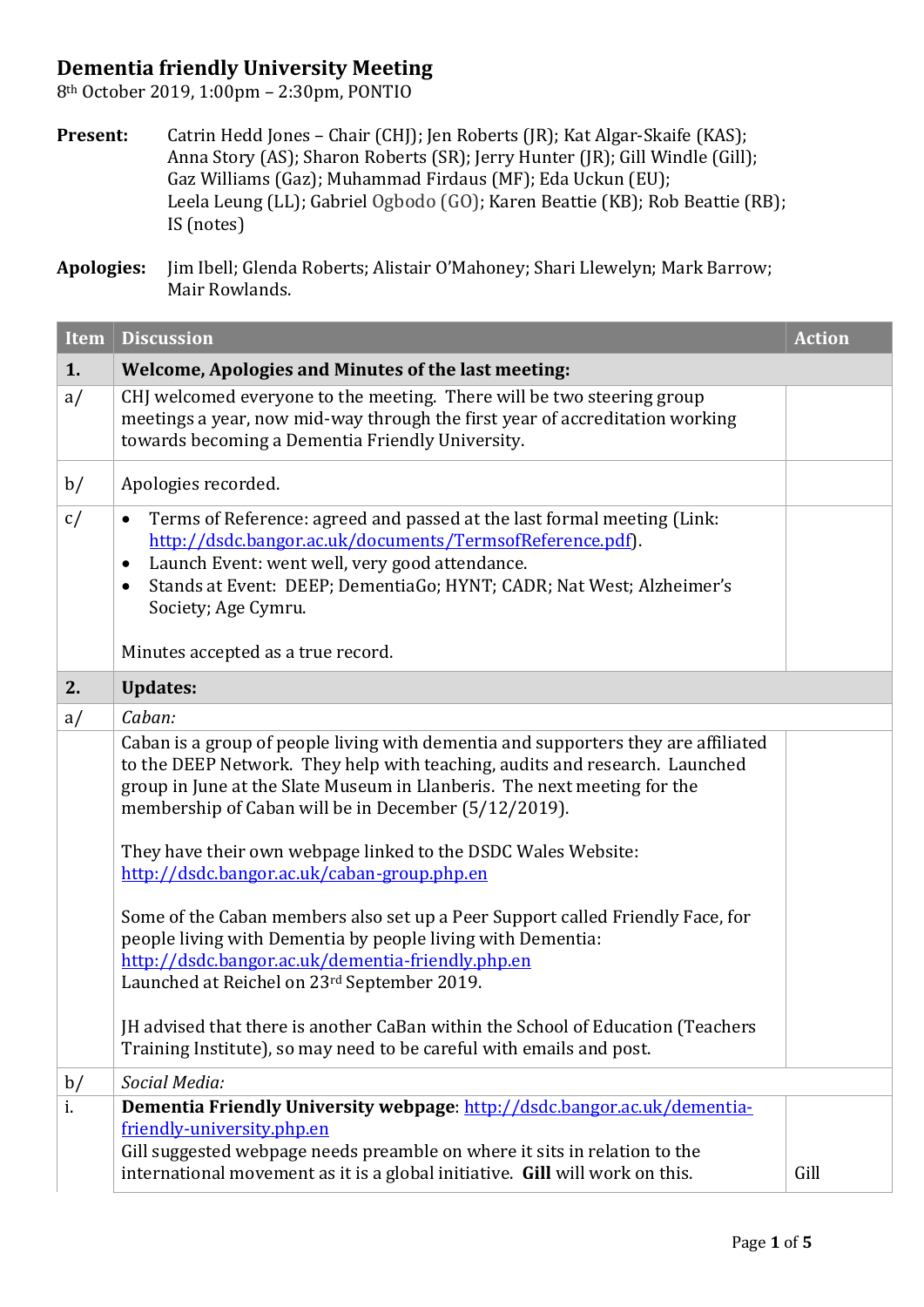| <b>Item</b> | <b>Discussion</b>                                                                                                                                                                                                                                                                                                                                                                                                                                                                                                                                                                                                                     | <b>Action</b>         |
|-------------|---------------------------------------------------------------------------------------------------------------------------------------------------------------------------------------------------------------------------------------------------------------------------------------------------------------------------------------------------------------------------------------------------------------------------------------------------------------------------------------------------------------------------------------------------------------------------------------------------------------------------------------|-----------------------|
|             | CHJ asked for ideas on what else we should be sharing on the webpage that<br>describes this initiative. From the Students Union side, it would be good to have<br>something on what students are doing for this initiative; especially what Mirain<br>did last year. CHJ to ask Mirain to create a short piece on how she got involved<br>last year.<br>Include the other volunteering projects. Perhaps add a section on the webpage<br>titled 'Student Involvement'. CHJ to link with Gaz to produce a summary to add,<br>including the project descriptions and links.                                                             | <b>CHI</b><br>CHJ/Gaz |
|             | Part of the action plan for the first year was to share what the Steering Group have<br>been doing and the activities and how we convey this to those who might not be at<br>meetings but would be interested. CHJ asked how the Group felt about sharing<br>minutes as this would be more transparent. Members agreed that the minutes<br>should be linked on the webpage. CHJ will check with Gwenan Hine regarding any<br>GDPR issues that may relate to the minutes being on the webpage. If we do need<br>email permission from the Members, Group happy for this to be circulated<br>through the members and for them to reply. | <b>CHI</b>            |
| ii.         | Are there other things in Social Media that we should be considering?<br>Gaz reported that when they were doing a Fair Trade Fortnight that students were<br>recruited through social media to deliver all the social media / marketing etc.<br>JH wondered if it would be worth putting in for a formal university internship. GW                                                                                                                                                                                                                                                                                                    | GW                    |
|             | would raise this in the CADR meeting on the 14/10/19.                                                                                                                                                                                                                                                                                                                                                                                                                                                                                                                                                                                 |                       |
|             | CHJ, Gaz, AS and IS to meet up to see where we're up to on our social media<br>presence and how we could take it forward with the volunteers.                                                                                                                                                                                                                                                                                                                                                                                                                                                                                         | To be<br>arranged     |
|             | 76 Facebook Followers (https://www.facebook.com/Dementia-Friendly-Bangor-<br>University-379800496079222/)                                                                                                                                                                                                                                                                                                                                                                                                                                                                                                                             |                       |
|             | Quite low on Twitter Followers - 48 (https://twitter.com/DementiaUni)                                                                                                                                                                                                                                                                                                                                                                                                                                                                                                                                                                 |                       |
| c/          | PONTIO:                                                                                                                                                                                                                                                                                                                                                                                                                                                                                                                                                                                                                               |                       |
|             | Update from SR on the facilities side:<br>A preliminary Audit with KB & RB leading was conducted and a further date to<br>$\bullet$<br>be arranged with more Caban member and invites to the community of people<br>living with dementia. $CHJ / SR$ to arrange suitable date with access to all areas.<br>Volunteers - hoping to have another Dementia Friends session for recently<br>$\bullet$<br>recruited volunteers, timelier to do this in late November/early December.<br>Probably taking on at least 6 a week at the moment. Numbers up to around<br>117.                                                                   | CHJ / SR              |
|             | Screening: 9th October 2019, Film, Cake and Song afternoon, showing Calamity<br>$\bullet$<br>Jane - sold out.<br>A new PONTIO Artistic Director, Osian Gwynn, started 7/10/19.<br>$\bullet$                                                                                                                                                                                                                                                                                                                                                                                                                                           |                       |
| d/          | <b>Students Union:</b>                                                                                                                                                                                                                                                                                                                                                                                                                                                                                                                                                                                                                |                       |
|             | Cemlyn Project: pilot last year, some issues from BCUHB side, shut down all<br>external access on the ward at the moment, none of the volunteers are able to go<br>there. Once this has been sorted they will contact Gaz.<br>New projects: Side By Side (Alzheimer's Society) and Cân y Gân - welsh music in<br>partnership with Age Cymru Gwynedd a Môn and Playlist for Life.                                                                                                                                                                                                                                                      |                       |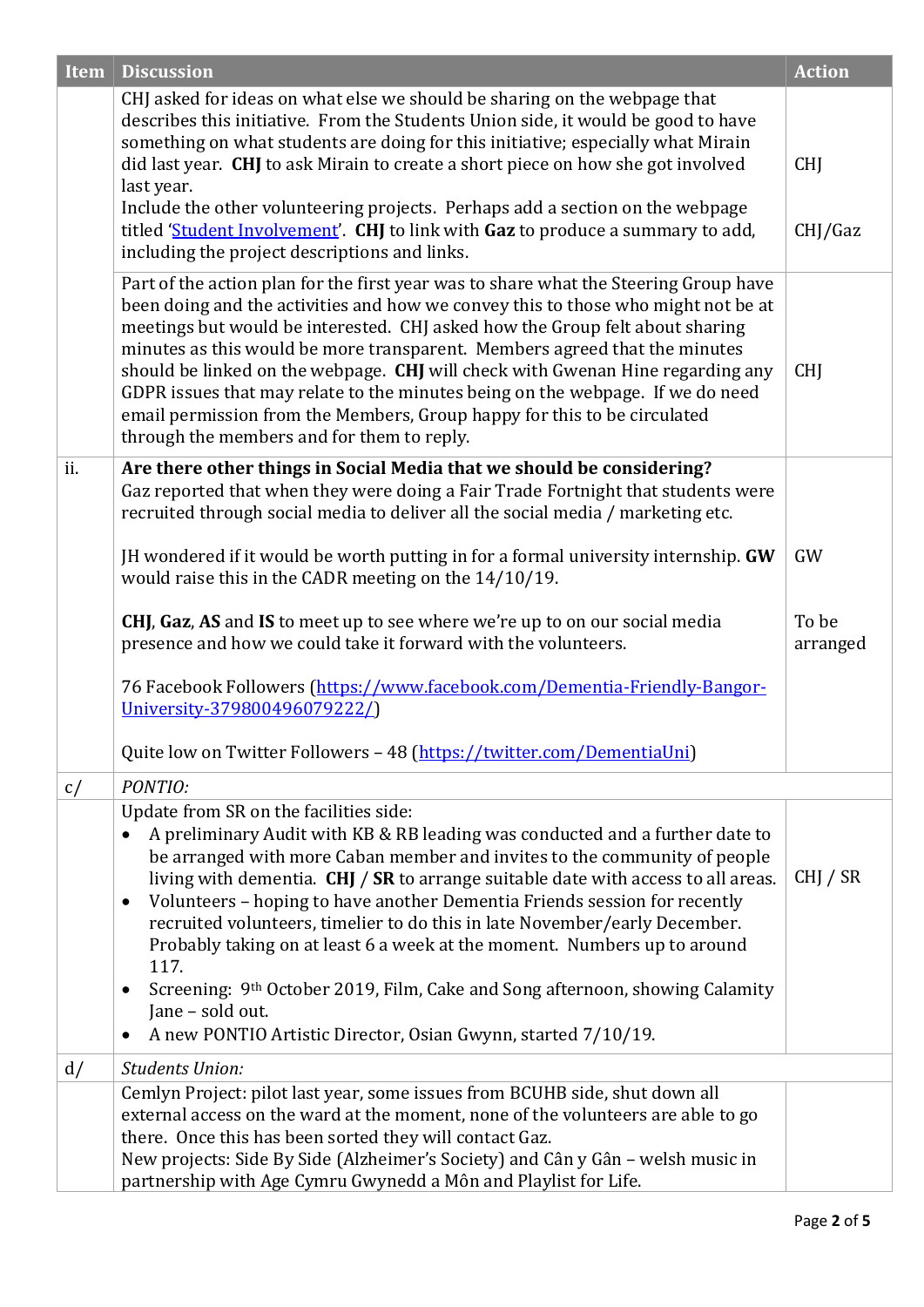| Item | <b>Discussion</b>                                                                                                                                                                                                                                                                                                                                                                                                                                                                                                                                                                                                                                                                                                                                                                                                                                                                                                                                                                                                           | <b>Action</b>                            |
|------|-----------------------------------------------------------------------------------------------------------------------------------------------------------------------------------------------------------------------------------------------------------------------------------------------------------------------------------------------------------------------------------------------------------------------------------------------------------------------------------------------------------------------------------------------------------------------------------------------------------------------------------------------------------------------------------------------------------------------------------------------------------------------------------------------------------------------------------------------------------------------------------------------------------------------------------------------------------------------------------------------------------------------------|------------------------------------------|
|      | Recruitment completed two weeks ago, in the process of interviewing and<br>obtaining DBS and all the compliance work. Probably be starting in the next $2 - 3$<br>weeks.<br>Need to meet up with Alistair to get the Welsh Music Group going.<br>Positive response at Serendipity: 77 names collected (65 for Dementia Friends<br>Training & 12 for Dementia Champions Training). Positive response to students<br>eligible for 5-10 Employability Credits for attending.                                                                                                                                                                                                                                                                                                                                                                                                                                                                                                                                                   | Gaz/<br>Alistair                         |
|      | Corneli Cudd, putting musicians for residents in care homes. Have had student<br>volunteers engage as well. Important intergenerational project. JH suggested it<br>may be an idea to see if this could be continued with Undeb involvement.                                                                                                                                                                                                                                                                                                                                                                                                                                                                                                                                                                                                                                                                                                                                                                                | SR / Gaz                                 |
| 3.   | <b>Review Progress Against Action Plan:</b>                                                                                                                                                                                                                                                                                                                                                                                                                                                                                                                                                                                                                                                                                                                                                                                                                                                                                                                                                                                 |                                          |
| a/   | Increase dementia awareness within Bangor University: Set a target for 10<br>Dementia Friends sessions (May 2019-May 2020) open for both staff and<br>students and public.<br>3 in Libraries 2/10, 14/10, 15/10, 1 Welsh medium staff 2/10,<br>2 to pre reg nursing students in Wrexham 29/10, and Bangor 19/11,<br>1 Social Care with Gwenan Prysor 15/10,<br>Members supported offering a session, dates tbc, to the University Executive<br>board, PONTIO volunteers and Brailsford staff.<br>KB advised that she would be at sessions on the 14 <sup>th</sup> (BU) and 15 <sup>th</sup> (with Cheryl<br>Williams- Alzheimer's Society at 2pm) October.<br>Email those on the list from Serendipity about the session next week.<br>Would be good to share this information with Cheryl.                                                                                                                                                                                                                                 | JH, SR,<br>Champions<br>IS<br><b>CHJ</b> |
| b/   | Intergenerational Sports Day at Brailsford: Gill spoke with Manager - Richard<br>Bennett, and they were very keen. Gill has received an email from the Centre<br>Manager, enquiry as to what they needed to do. Seemed quite flexible, and asking<br>for dates. Gill will follow this up.<br>The first step would be for the staff to have the Dementia Friends Sessions to get<br>them all involved.<br>New Students Union Intergenerational Project starting in Cae Garnedd called<br>GenCon (@GenCon08870345). Children from Ysgol Garnedd are going in to Cae<br>Garnedd. Looking to do sessions every Wednesday. Michelle Callaghan is leading<br>and has put together a timetable.<br>It should be reported in the Action Plan that students are volunteering on a project<br>that will help people in the community living with dementia.<br>CHJ queried if the Students Union have offered Dementia Friends Session for those<br>volunteers, would it be worth suggesting? Gaz thought they had training last year. | Gill<br><b>CHI</b>                       |
|      | SR wasn't sure, would need to check back.<br>If any of the volunteers want a Dementia Friends session it may be better for them<br>to have it earlier on.                                                                                                                                                                                                                                                                                                                                                                                                                                                                                                                                                                                                                                                                                                                                                                                                                                                                   | <b>SR</b>                                |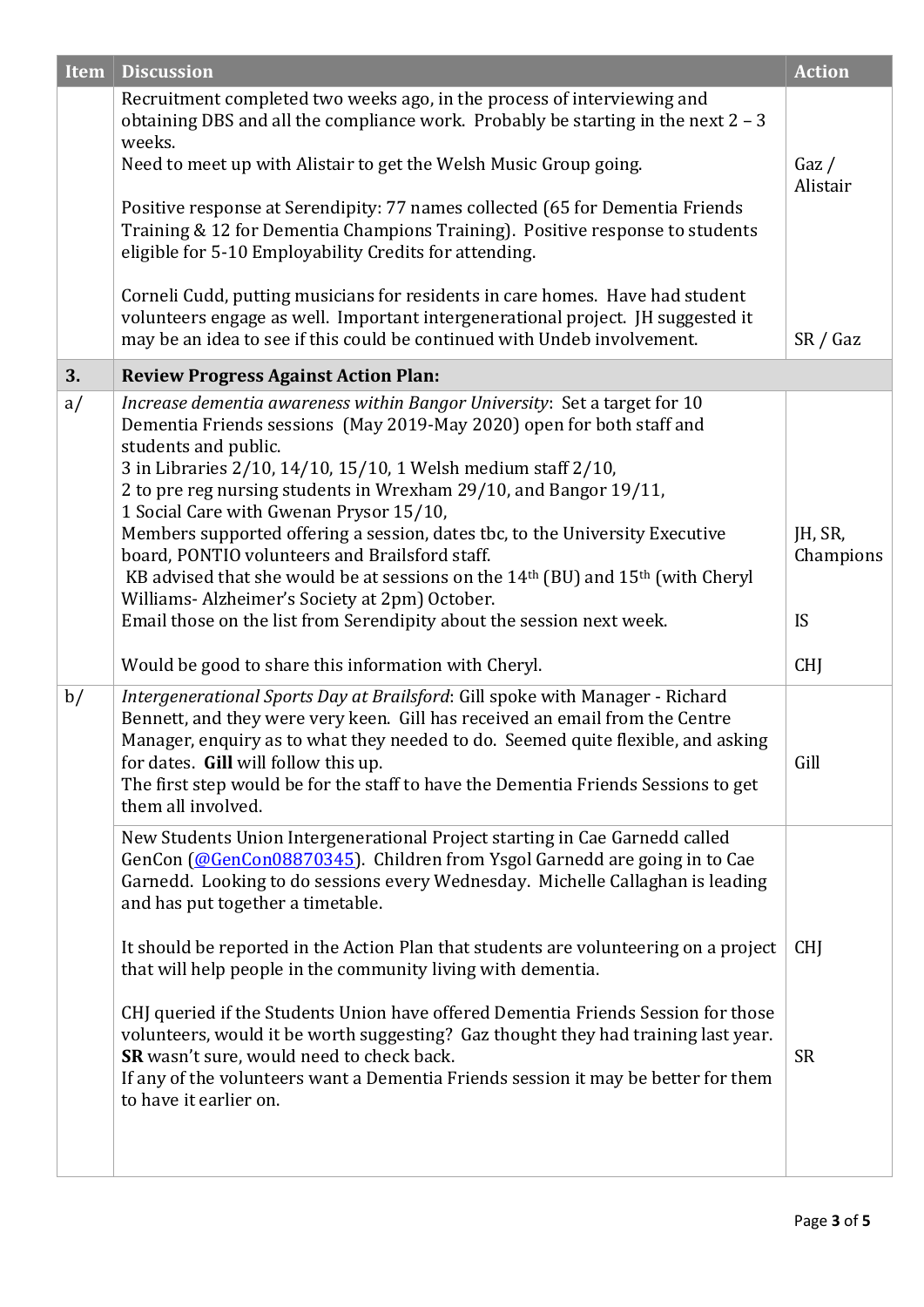| Item | <b>Discussion</b>                                                                                                                                                                                                                                                                                                                                                                                                                                                                                                                                                                                                                                                                                                                                                                                                                                                                                                                                                                                                                                                                                                                                                                                                                                                                                                                                                                                                                                                                                                                                                                                                                                                                                                                                                                                                                                                                                        | <b>Action</b> |
|------|----------------------------------------------------------------------------------------------------------------------------------------------------------------------------------------------------------------------------------------------------------------------------------------------------------------------------------------------------------------------------------------------------------------------------------------------------------------------------------------------------------------------------------------------------------------------------------------------------------------------------------------------------------------------------------------------------------------------------------------------------------------------------------------------------------------------------------------------------------------------------------------------------------------------------------------------------------------------------------------------------------------------------------------------------------------------------------------------------------------------------------------------------------------------------------------------------------------------------------------------------------------------------------------------------------------------------------------------------------------------------------------------------------------------------------------------------------------------------------------------------------------------------------------------------------------------------------------------------------------------------------------------------------------------------------------------------------------------------------------------------------------------------------------------------------------------------------------------------------------------------------------------------------|---------------|
|      | CHJ queried when the Cae Garnedd group finished there may be an opportunity to<br>work with that group and Brailsford and possibly invite them to Brailsford to a<br>multi-generational Sports Day. Students Union would have the transport.                                                                                                                                                                                                                                                                                                                                                                                                                                                                                                                                                                                                                                                                                                                                                                                                                                                                                                                                                                                                                                                                                                                                                                                                                                                                                                                                                                                                                                                                                                                                                                                                                                                             |               |
|      | SR advised that Brailsford run holiday activities with children. Possibility to link<br>up as part of that?                                                                                                                                                                                                                                                                                                                                                                                                                                                                                                                                                                                                                                                                                                                                                                                                                                                                                                                                                                                                                                                                                                                                                                                                                                                                                                                                                                                                                                                                                                                                                                                                                                                                                                                                                                                              |               |
|      | JH suggested that perhaps the Teachers Training Initiative would be interested<br>also.                                                                                                                                                                                                                                                                                                                                                                                                                                                                                                                                                                                                                                                                                                                                                                                                                                                                                                                                                                                                                                                                                                                                                                                                                                                                                                                                                                                                                                                                                                                                                                                                                                                                                                                                                                                                                  |               |
| c/   | Discuss and Improve wayfinding signage throughout the building in particular to<br>and from the toilet: KB and RB led an audit with members after the meeting using<br>this document: https://www.dementiavoices.org.uk/wp-<br>content/uploads/2017/09/Inside-checklist.pdf.<br>Arrange another follow up date for more people affected by dementia to give<br>feedback and suggestions.                                                                                                                                                                                                                                                                                                                                                                                                                                                                                                                                                                                                                                                                                                                                                                                                                                                                                                                                                                                                                                                                                                                                                                                                                                                                                                                                                                                                                                                                                                                 |               |
| d/   | Increase dementia awareness amongst PONTIO Arts volunteers and staff (in<br>particular Front of House and Box Office): discussed Dementia Friends training for<br>the new volunteers in November. Need to update the dates of the sessions on the<br>action plan. SR to discuss with Shari.                                                                                                                                                                                                                                                                                                                                                                                                                                                                                                                                                                                                                                                                                                                                                                                                                                                                                                                                                                                                                                                                                                                                                                                                                                                                                                                                                                                                                                                                                                                                                                                                              | <b>SR</b>     |
| e/   | Updates:<br>120 Friends created on the University Sign-up to date.<br>$\bullet$<br>Chris Roberts awarded his Honorary Fellowship on 17th July. Link to Chris'<br>$\bullet$<br>acceptance speech: https://www.alzheimer-europe.org/News/Alzheimer-<br>Europe/Wednesday-17-July-2019-Chris-Roberts-awarded-Honorary-<br>Fellowship-at-Bangor-University<br>Serendipity event - very positive. CHJ thanked Gaz for letting us attend a very<br>$\bullet$<br>busy event. Gave space to show what we're trying to do and invite more<br>people. Gaz invited the group to join the student led hall next year.<br>Champions Training date has been offered by the Alzheimer's Society this will<br>enable capacity building for more dementia friends and activity 20/11/19 in<br>Rooms 14-15 Fron Heulog.<br>Welsh medium CD Cân y Gân launched by Eluned Morgan AM the Minister of<br>$\bullet$<br>Welsh Language on 19th July and celebrated at the Eisteddfod on 9th August.<br>More information on this page and access to download songs and lyrics<br>http://dsdc.bangor.ac.uk/welsh-music.php.en<br>AS and Teresa attended a event on Meeting centres on 18th September,<br>$\bullet$<br>following research by Worcester University where they've been setting up UK<br>meeting centres. AS gave an overview of this. KB would like to discuss this<br>further with AS.<br>Friendly Faces launched on 23rd September 2019. More information here<br>$\bullet$<br>http://dsdc.bangor.ac.uk/dementia-friendly.php.en<br>CADR Conference 1st October 2019 in Aberystwyth. Gill gave an overview of<br>$\bullet$<br>the conference. http://www.cadr.cymru/en/index.htm<br>'It Starts with Us' Conference, 2 <sup>nd</sup> October, arranged by Student Nurses at<br>$\bullet$<br>Bangor. AS had a stand at the conference, representing Join Dementia<br>Research, CADR and Friendly Face. Attendees: 118. | KB/AS         |